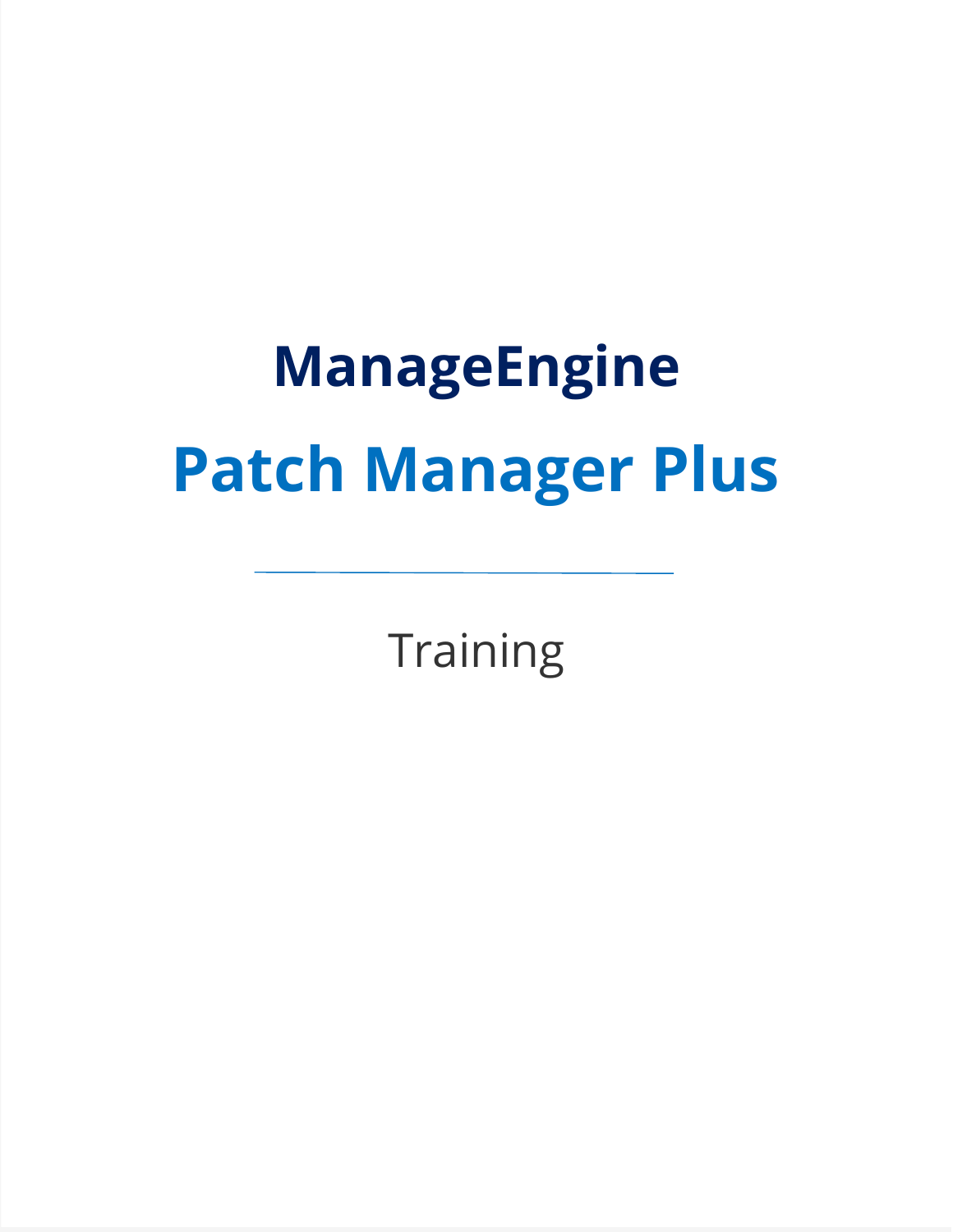## ManageEngine Patch Manager Plus Training

Course Objectives

Who Should Attend

Course Agenda

#### **About Patch Manager Plus**

Patch Manager Plus automates the deployment of patches to remote offices, roaming users, and computers within the local office, all from a central location. Support is also provided for patching computers in a closed network, like those in a demilitarized zone (DMZ).

This training is designed to equip users with the knowledge to work with Patch Manager Plus. In this training, you will learn about the best practices that will get you started with the functionalities and nuances of working with Patch Manager Plus.

#### **Course Objectives**

Patch Manager Plus training helps you IT staff learn the features offered by Patch Manager Plus and to make them effectively use them to its fullest potential. At the end of this course, you will be able to use the patching tool for:

- Automate Patch Deployment of both Microsoft and Non-Microsoft applications
- Detect missing patches
- Download missing patches
- Test and approve patches
- Deploy patches when applications are not in use
- Install patches during non-business hours
- Wake devices before deployment and reboot them after patches are installed
- Deny patches for specific groups and departments
- Audit patch deployment and compliance
- Run patch management and vulnerability reports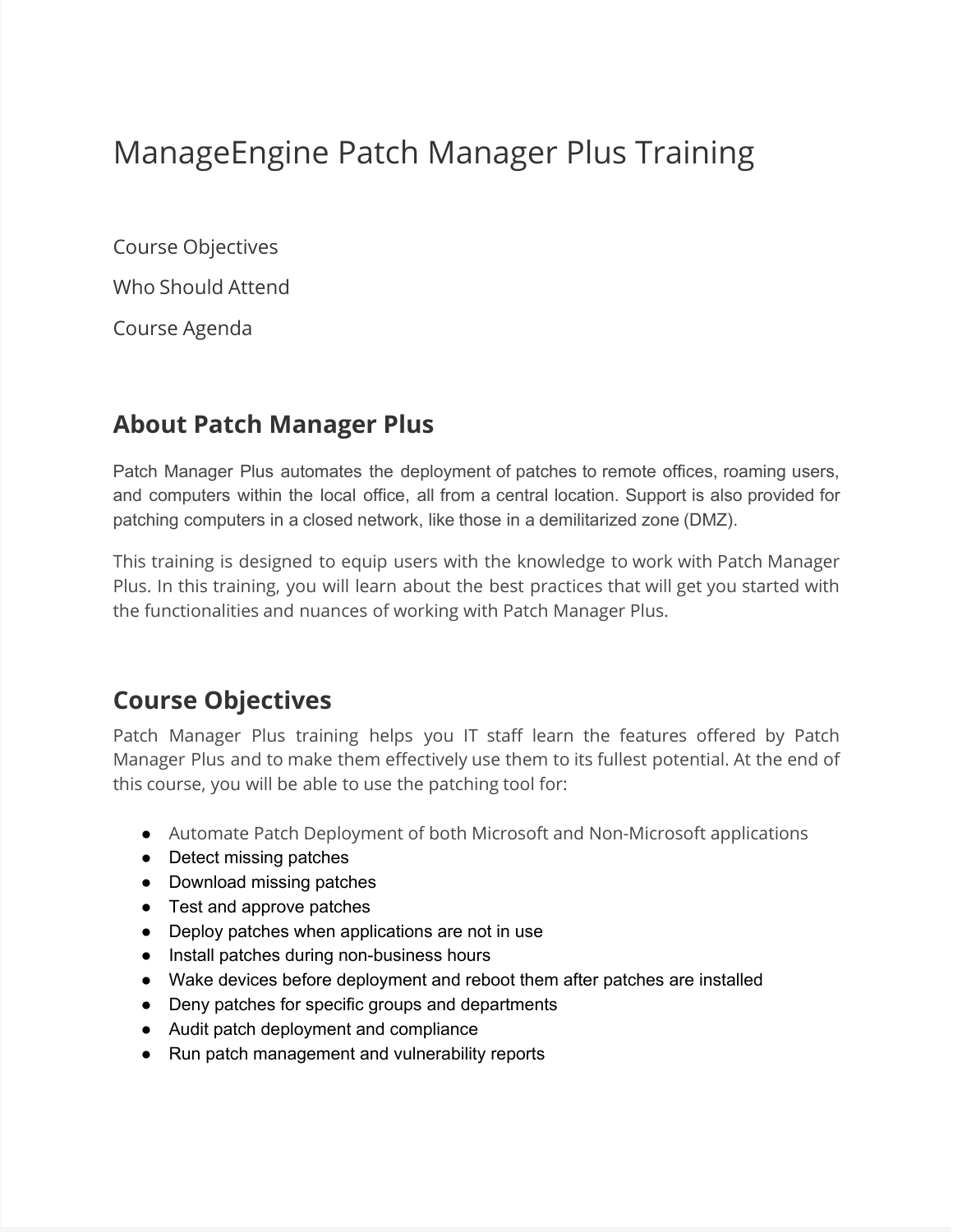## **Who Should Attend**

If you are an IT Manager, System Administrator, or an Operator, and have deployed Patch Manager Plus in your network, this training helps you learn the Patch Management options available in Patch Manager Plus and to take advantage of it in meeting your needs.

### **Course Agenda**

#### Installation & Setup

- Installing Patch Manager Plus
	- System Requirements
	- Installing the Server
- Configuring Patch Manager Plus Server
	- Configuring the Firewall
	- Enabling Secure Communication
	- User Administration
	- Configuring Mail Server for email notifications
	- Changing Server Ports, Communication mode, etc.
- Discovering the Domains
- Adding Domains/Workgroups
- Adding Computers to manage
- Configuring Agent Settings
- Installing the Agent in Client Computers
	- From the Console
	- Using Windows GPO
	- Using Script
	- Manually
- Configuring Firewall in Client Computers
	- Enable Automatic Configuration
	- Configure Manually
	- Ports to be opened in the Firewall
- Verifying Agent Installation Status

Distributed and Remote Office Patch Management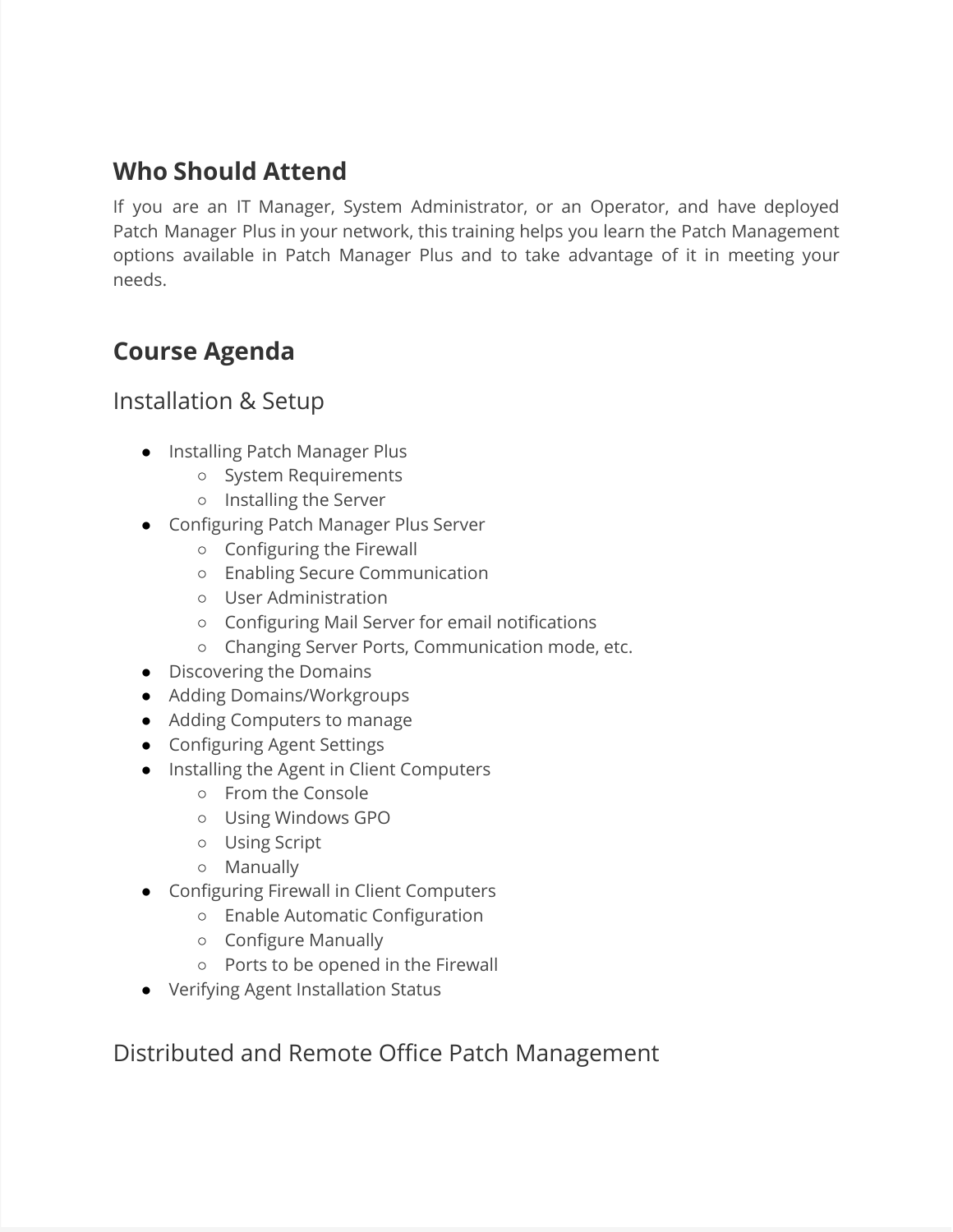- Adding Remote Offices
- Installing Distribution Servers
	- Defining IP Scopes

#### Patch Management

- Patch Management Workflow
- Setting up Patch Management
	- Configure Proxy
	- Define System Health Policy
- Update Vulnerability Database
	- Includes latest vulnerability database
- Synchronize Vulnerability Database periodically
	- Update manually
	- Schedule periodic updates
- Identify Missing Patches
- Install Missing Patches
	- Install a patch to all the required systems
	- Install all the missing patches to a computer
- Enabling Patch Approval Settings
	- Test Group Deployment
	- Automatic test and approve to product environment
- Define Automatic Patch Deployment task (APD)
- Customizable Deployment Policies
	- Pre-defined deployment policies
	- Pre and Post deployment settings
	- Remote Shutdown Operations
	- Wake on LAN
	- Customize Reboot Operations
- Decline Patches
	- Decline patches to targets
	- Decline patches by application family
	- Exclude patches from being reported as missing
- Verify the status of Patch Deployment
- Patch Cleanup settings
- Patch Management Alerts
	- Notify when a patch task is complete

Reports

● Patch Management Reports